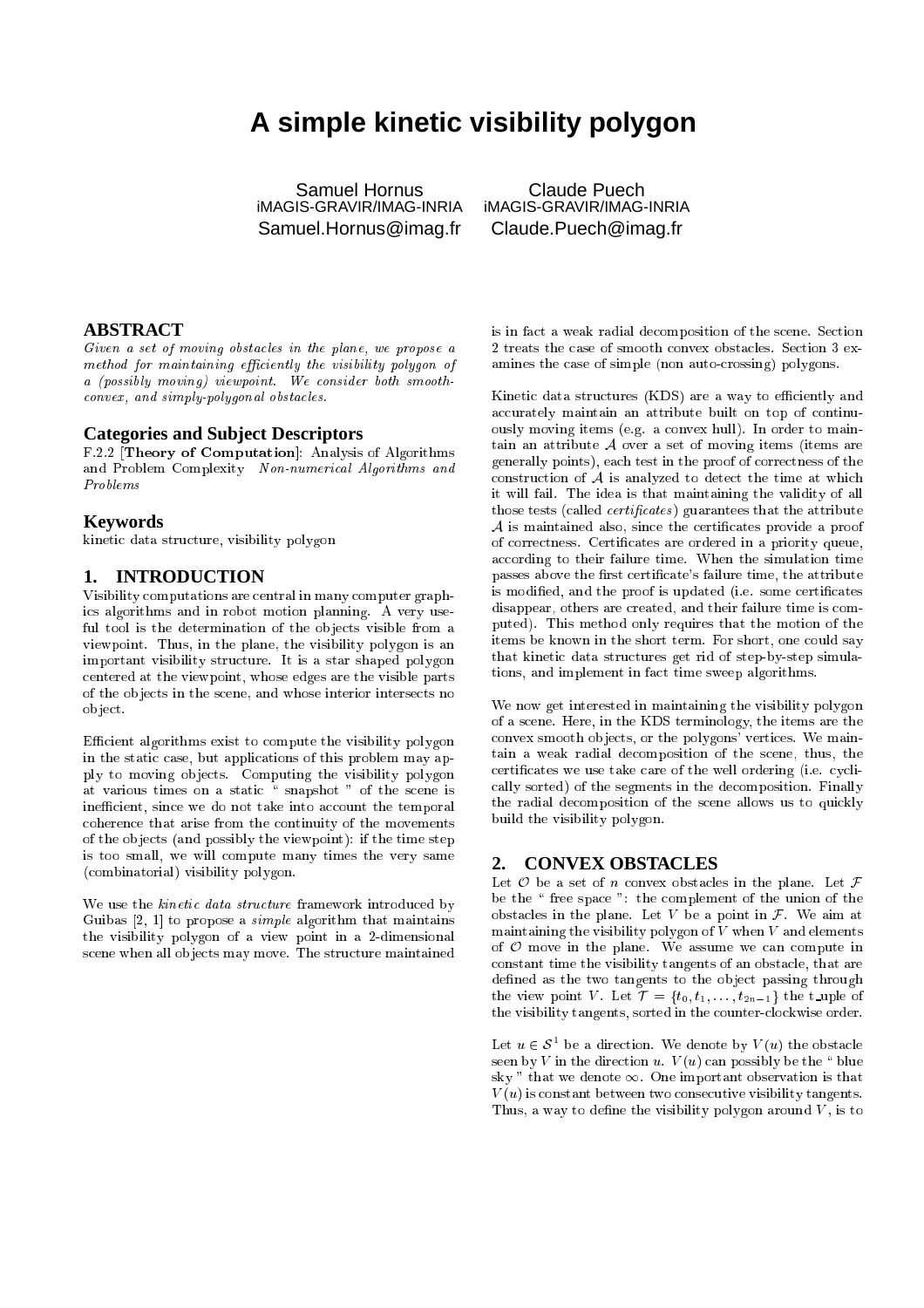see it as the function  $P : \mathcal{T} \mapsto \{O \cup \infty\}$  so that  $P(t_i) =$  $V(t_i) = V(t_{i+1})$  where  $t_i$  is seen as a direction pointing away from the view point V.

### **2.1 Kinetic visibility polygon**

The visibility polygon (VP) hanges only when two visibility tangents (VT) cross each other (but two VTs may cross each other without affecting the VP). Thus, we can maintain the VP by detecting when two consecutive VTs will cross, then updating the VP according to the kind of both VT, and swapping the two VTs involved to keep them sorted in ounterlo
kwise order.

However, having omputed the VP at a given time is not sufficient to maintain it efficiently when obstacles move. We need some additional data that will have to be maintained also: for each VT  $t_i$ , we maintain its hit-item, which is the obstacle that is hit by the VT beyond the tangency point (it can be  $\infty$ ). In fact, we maintain a weak radial decomposition of the scene, where only the far object hit by a VT is recorded and not the near object.

For each crossing, the update of the visibility polygon is done in constant time, by distinguishing 8 cases. First, we need to hara
terize the VTs. Half of them will be Left if (seen from  $V$ ), they pass to the left of the obstacle. The other half will be Right visibility tangents.

We explain the naming of the crossing events with an example. Figure 1a shows an  $\widehat{L}R$  and an  $\widehat{L}L$  crossing events (from left to right, the figure presents the obstacles involved in the event, just before, " during " and after the crossing).  $\widehat{L}R$  means that the first VT (in counter-clockwise order) is a Left tangent, the onse
utive VT is a Right tangent, and the hat on  $\hat{L}$  means that, when the crossing occurs, the tangency point of the Left tangent is farther from  $V$  than the tangency point of the Right tangent. Hence, the 8 cases are named  $L\widehat{L}$ ,  $\widehat{L}L$ ,  $L\widehat{R}$ ,  $\widehat{L}R$ ,  $R\widehat{L}$ ,  $\widehat{R}L$ ,  $R\widehat{R}$ ,  $\widehat{R}R$ .



 ${\bf r}$  igure 1: (a) example of a  $L R$  event (up) and a  $L L$  event (down); (b) all events

Now we need to update the VP and the hit-items when the  $\widehat{L}R$  crossing occurs, see Figure 2. The VTs that cross each other are consecutive in our t\_uple of ordered VTs. Let  $t$ be the time at which the crossing occurs. Then at times  $t$  and  $t$  , no other VI can lie between the two VIs we are interested in. Therefore we an be sure that any other

obstacle (different from G or D in Figure 2) either completely rosses the angular se
tion E, or has no interse
tion with it. This ensures the correctness of the update process.

First we check if an object C exists between the two points of tangency at time  $t$ . To do so, we just need to check whether g.hit-item (the hit-item of the Right tangent of obsta
le G) is the same as d.hit-item or not. If so, then C does not exists, else, C exists. Note that  ${g,d}$ .hit-item can be  $\infty$ . This information is enough to update the hit-items.

Seen from  $V$ , the foremost obstacle among those in the figure is G. Therefore, if there is a hange in the visibility for E, this change makes G visible. To know whether G becomes the visible object in E, we simply check whether there exists another obstacle in front of  $G$  at time  $t$ , by comparing the obsta
le visible in E to C or S (depending on the existen
e of C).

The algorithm is described in Figure 3.



 $\bf r$  igure 2: Update of a  $\bf\mu\bar{\bf n}$  event, the arrows point to the hit-items in the ase <sup>C</sup> does not exists

The seven other cases are processed in the very same way, by just hanging the roles in Figure 3.



 $\bf r$  igure 3: Trocessing an  $\it \it \Xi \it \Pi$  event

We know how to maintain the weak radial decomposition of our s
ene. Without more work, we an ompute the visibility polygon only in linear time, by looking at the visible item between each visibility tangent, and "merging" the same consecutive values. This is not very efficient, but we easily remove this problem by performing a first "runlength-encoding" of the consecutive visible items, and by maintaining this encoding each time the VP is changed when a crossing-event occurs. This is done in constant time.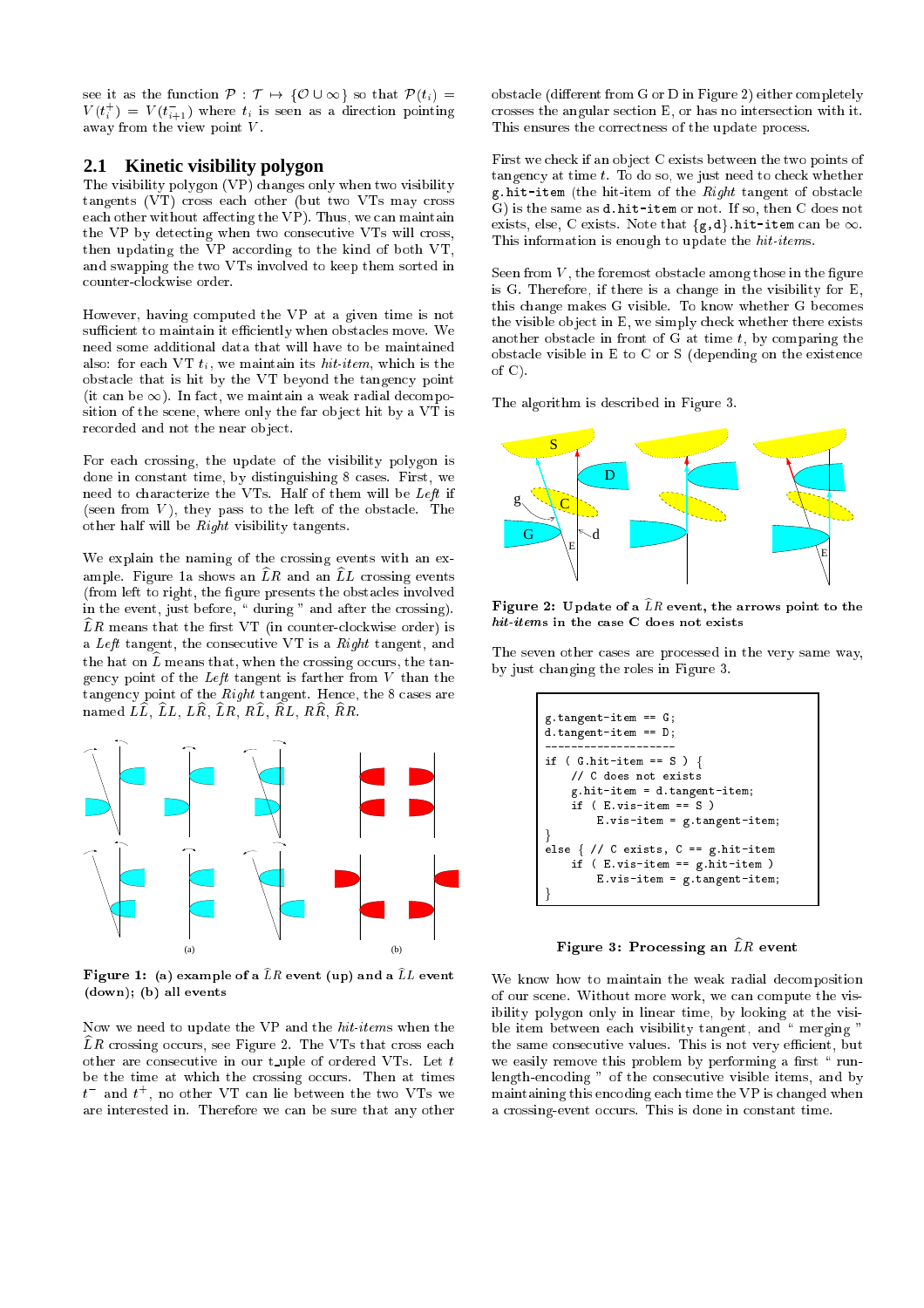## **2.2 Complexity**

We express the complexity of this kinetic data structure using terms proposed by Guibas and Basch  $[2, 1]$ . Our data structure is optimal in size since it is linear in the size of the s
ene (the set of all obsta
les). It is responsive, meaning that the cost of processing a certificate failure is small: constanttime in our case. This KDS is local, meaning that the number of certificates that involve a single object is small; it is  $O(1)$  in our case, with max. 4 certificates per obstacle.

However, it is not optimal sin
e we may have to update many certificates in a move while none of these affect the visibility polygon. Imagine lots of small dis
s verti
ally aligned above a big dis
, and the view point traversing the plane horizontally under the big disc. Using Guibas and Basch terminology, our KDS is not *efficient*, since the total number of events pro
essed may be of a higher order as the number of hangings in the VP. An optimal algorithm would update as many certificates as there are changes in the visibility polygon during the animation. Hall-holt and Rusinkiewi
z [3, 4] propose such an algorithm, but are limited to convex smooth obstacles. They do process only one certificate failure for ea
h hange in the VP, but the ost of pro
essing one event is not onstant in time. However, the overall ost of pro
essing all events for a simple motion (of the observer only) is significantly better in their algorithm.

## **3. SIMPLE POLYGONAL OBSTACLES**

We now present an adaptation of the method to simple polygonal obsta
les. A simple polygon an be on
ave, but none of its edges cross one another. We consider that obstacles in the initial set are in general position, meaning that no pair of vertices is aligned with the observer  $V$ .

The basic idea is the same. For each vertex  $v$ , we keep track of the ray starting at  $V$  and passing through  $v$ , which makes, by a slight abuse of language, our new visibility tangent. For each vertex (or VT, since vertices and VTs are in bijection) we also keep track of its *hit-item* and of the type of the vertex. Here, the type of a VT is a bit more omplex: Figure 4 shows how we name the type of a vertex depending on the position of both its adja
ent edges relatively to the VT passing through it.



Figure 4: Various types of verti
es

Note that the  $hit\text{-}item$  of a vertex  $v$  can be irrelevant (and even wrong) if the part of its  $VT$  beyond  $v$  goes through the interior of the adjacent polygon of  $v$ . It is yet correctly updated when the VT gets anew in free spa
e.

The certificates that must stay true are the same as in the case of convex smooth obstacles: we schedule a cross-

ing event when two consecutive vertices (which are kept sorted in ounterlo
kwise order around the view point) get aligned with the observer  $V$ . In Section 2, both VTs of the same obstacle could not cross each other. This is not the case here, since two consecutive vertices (consecutive in the cyclic order and on a polygon boundary) can get aligned with  $V$ .

Thus, we have two kinds of update when a certificate fails. If the certificate concerns vertices consecutive on the border of a polygon, then we have to update their type, and possibly their hit-items and the VP; this again, is done in onstant time. In other ases, the update is similar to those in Section 2, with some more cases because we have to take into account other types for a vertex, namely  $Up$  and  $Down$ .

Figure 5 shows how the type of a vertex hanges when <sup>V</sup> rosses the supporting line of one of its adja
ent edges. Edges of a polygon are oriented so that the inside of the polygon lies to the left of its edges. When the crossing occurs, one vertex is nearer to  $V$  than the other: it will be said near, and the other,  $far$ ; one vertex is following the other on the polygon's boundary: it will be said next, and the other, prev. This is the terminology used in Figure 5 to de
ide whi
h transition we should target.



Figure 5: Updating <sup>a</sup> vertex's type. Fat arrows represent transitions where hit-item must be updated

The complexity of the structure for polygonal objects is the same as for convex smooth objects.

Hall-Holt proposes a refinement of this method, which proesses exa
tly as many events as there are hanges in the VP. The ost of pro
essing one event is larger, but for the same motion of all items (obsta
les and the viewpoint), his algorithm is less ostly in time be
ause of a relaxation on the onstraints on the shape of the s
ene de
omposition. However, he designed his algorithm only for convex obstacles.

The algorithm proposed by Hall-Holt can in fact be adapted to simple polygonal obstacles using a radial decomposition